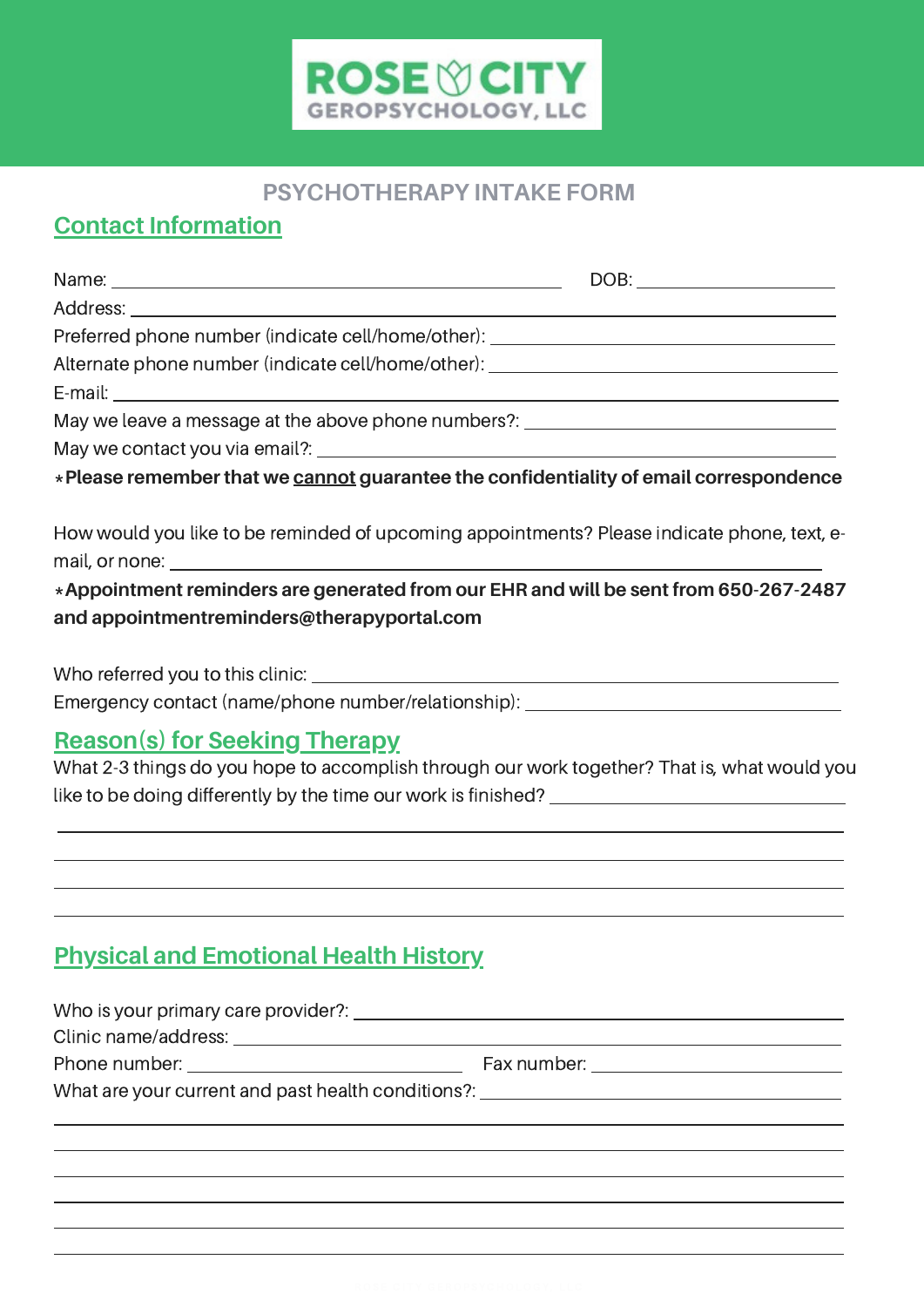Please provide a list of your medications and supplements, if none, initial here: where  $\frac{1}{2}$ 

On a scale of 0-10 (0=no pain, 10=worst imaginable pain)please answer the following questions: How would you rate your physical pain RIGHT NOW?: Over the past week, how would you rate your USUAL level of pain?: Over the past week, how would you rate your BEST level of pain?: Over the past week, how would you rate your WORST level of pain?:

Have you ever been diagnosed with a psychiatric, mental health, or emotional condition, including depression and anxiety? If yes, please list which conditions:

Have you ever received psychological, drug or alcohol treatment, or counseling services? If yes, please indicate which type of treatment and whether inpatient or outpatient:

Do you now, or have you ever, taken medication for a psychiatric, mental health, or emotional condition, including depression and anxiety? If yes, please list your prescribing health care provider:

How often do you consume a drink containing alcohol, including beer and wine?: Do you currently use tobacco products?: Do you currently use any type of recreational drugs, including marijuana?:

#### **Personal Background/Family History**

**Racial/Ethnic Background?:** 

Gender Identity: Contract of the Contract of the Contract of the Contract of the Contract of the Contract of the Contract of the Contract of the Contract of the Contract of the Contract of the Contract of the Contract of t

 $\overline{a}$ 

 $\overline{a}$ 

 $\overline{a}$ 

What, if any, spiritual, or religious traditions do you follow?: \_\_\_\_\_\_\_\_\_\_\_\_\_\_\_\_

Where were you born?: Where did you grow up?: University of the state of the state of the state of the state of the state of the state of the state of the state of the state of the state of the state of the state of the state of the state of th

What is your current living situation?

Are you currently experiencing any violence or abuse in your home?: \_\_\_\_\_\_\_\_\_\_\_\_